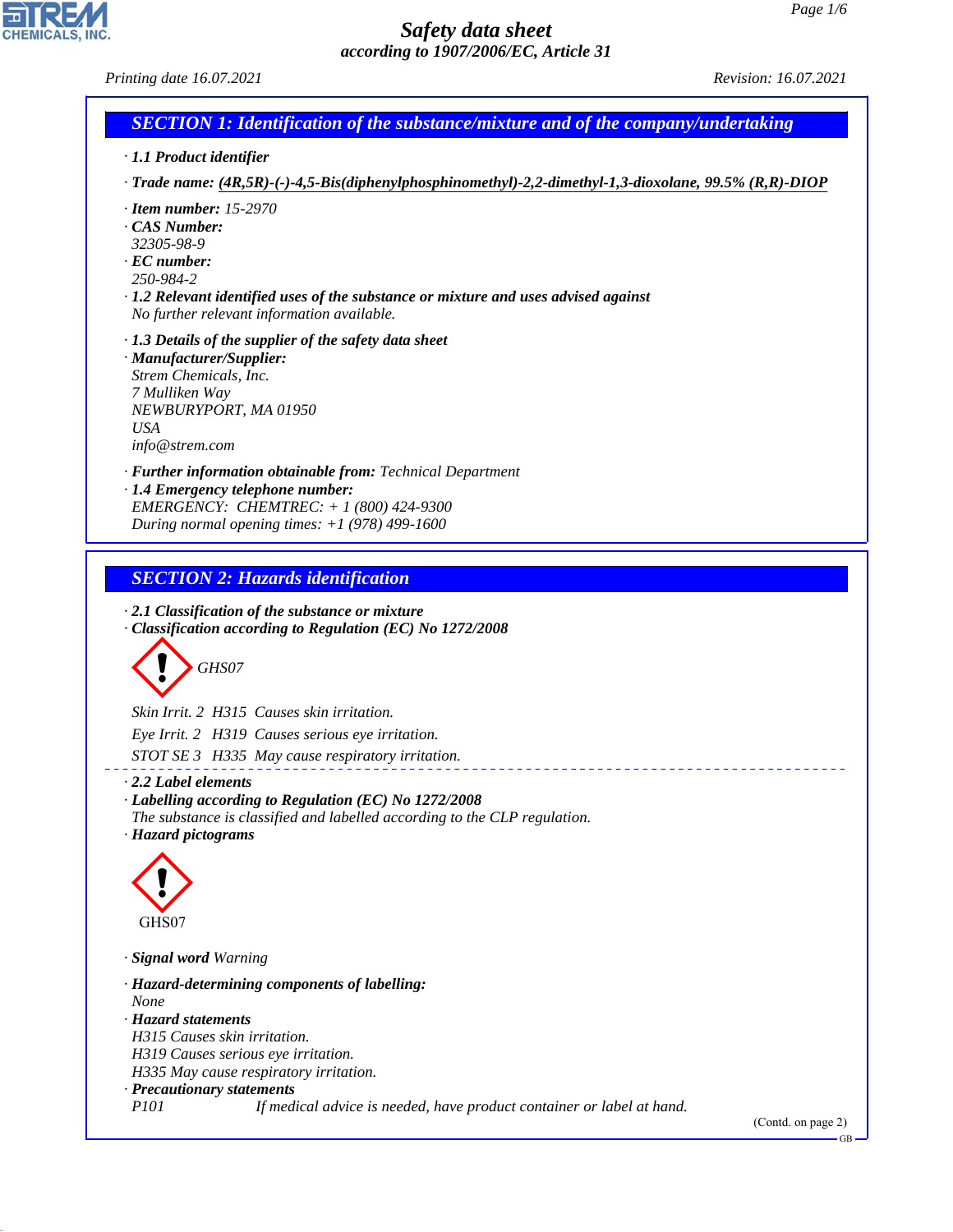*Printing date 16.07.2021 Revision: 16.07.2021*

*Trade name: (4R,5R)-(-)-4,5-Bis(diphenylphosphinomethyl)-2,2-dimethyl-1,3-dioxolane, 99.5% (R,R)-DIOP*

|                           | (Contd. of page 1)                                                                                    |
|---------------------------|-------------------------------------------------------------------------------------------------------|
| <i>P102</i>               | Keep out of reach of children.                                                                        |
| <i>P103</i>               | Read label before use.                                                                                |
| P <sub>231</sub>          | Handle under inert gas.                                                                               |
| P <sub>222</sub>          | Do not allow contact with air.                                                                        |
|                           | P305+P351+P338 IF IN EYES: Rinse cautiously with water for several minutes. Remove contact lenses, if |
|                           | present and easy to do. Continue rinsing.                                                             |
| $P403 + P233$             | Store in a well-ventilated place. Keep container tightly closed.                                      |
| P422                      | Store contents under inert gas.                                                                       |
| <i>P501</i>               | Dispose of contents/container in accordance with local/regional/national/international                |
|                           | regulations.                                                                                          |
| $\cdot$ 2.3 Other hazards |                                                                                                       |

*· Results of PBT and vPvB assessment*

*· PBT: Not applicable.*

*· vPvB: Not applicable.*

## *SECTION 3: Composition/information on ingredients*

- *· 3.1 Chemical characterisation: Substances · CAS No. Description 32305-98-9 None · Identification number(s)*
- *· EC number: 250-984-2*

### *SECTION 4: First aid measures*

*· 4.1 Description of first aid measures*

- *· After inhalation: In case of unconsciousness place patient stably in side position for transportation.*
- *· After skin contact: Immediately wash with water and soap and rinse thoroughly.*
- *· After eye contact:*
- *Rinse opened eye for several minutes under running water. If symptoms persist, consult a doctor.*
- *· After swallowing: If symptoms persist consult doctor.*
- *· 4.2 Most important symptoms and effects, both acute and delayed No further relevant information available.*
- *· 4.3 Indication of any immediate medical attention and special treatment needed*
- *No further relevant information available.*

## *SECTION 5: Firefighting measures*

- *· 5.1 Extinguishing media*
- *· Suitable extinguishing agents: Use fire extinguishing methods suitable to surrounding conditions.*
- *· 5.2 Special hazards arising from the substance or mixture No further relevant information available.*
- *· 5.3 Advice for firefighters*

44.1.1

*· Protective equipment: No special measures required.*

#### *SECTION 6: Accidental release measures*

- *· 6.1 Personal precautions, protective equipment and emergency procedures Not required.*
- *· 6.2 Environmental precautions: No special measures required.*

*· 6.3 Methods and material for containment and cleaning up:*

*Dispose contaminated material as waste according to item 13. Ensure adequate ventilation.*

(Contd. on page 3)

GB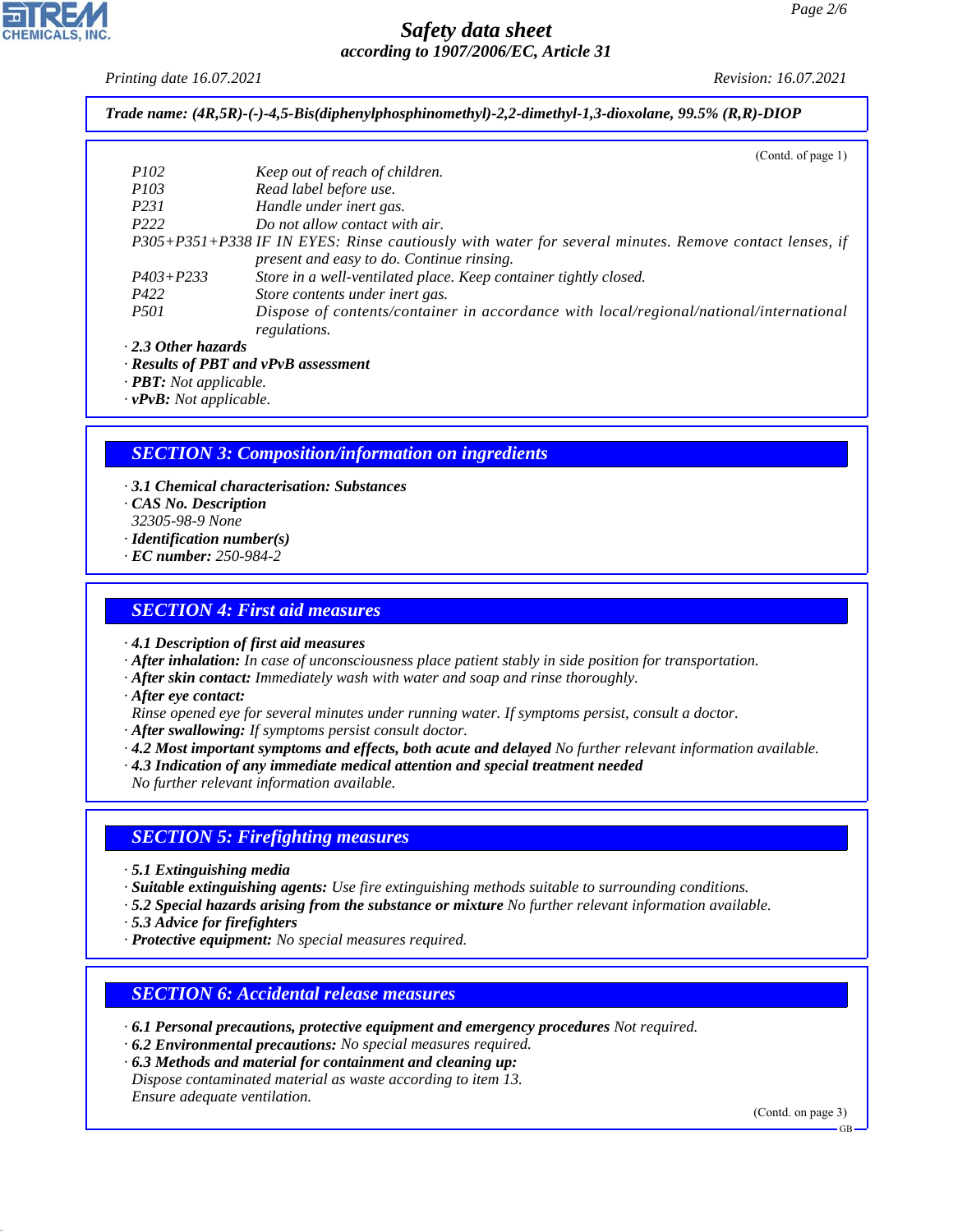*Printing date 16.07.2021 Revision: 16.07.2021*

(Contd. of page 2)

*Trade name: (4R,5R)-(-)-4,5-Bis(diphenylphosphinomethyl)-2,2-dimethyl-1,3-dioxolane, 99.5% (R,R)-DIOP*

#### *· 6.4 Reference to other sections*

*See Section 7 for information on safe handling. See Section 8 for information on personal protection equipment. See Section 13 for disposal information.*

## *SECTION 7: Handling and storage*

- *· 7.1 Precautions for safe handling Open and handle receptacle with care.*
- *· Handling: Handle under inert gas.*
- *· Information about fire and explosion protection: No special measures required.*
- *· 7.2 Conditions for safe storage, including any incompatibilities*
- *· Storage: Store contents under inert gas.*
- *· Requirements to be met by storerooms and receptacles: No special requirements.*
- *· Information about storage in one common storage facility: Not required.*
- *· Further information about storage conditions: Keep container tightly sealed.*
- *· 7.3 Specific end use(s) No further relevant information available.*

## *SECTION 8: Exposure controls/personal protection*

- *· Additional information about design of technical facilities: No further data; see item 7.*
- *· 8.1 Control parameters*
- *· Ingredients with limit values that require monitoring at the workplace: Not required.*
- *· Additional information: The lists valid during the making were used as basis.*
- *· 8.2 Exposure controls*
- *· Personal protective equipment:*
- *· General protective and hygienic measures: Keep away from foodstuffs, beverages and feed. Immediately remove all soiled and contaminated clothing Wash hands before breaks and at the end of work. Avoid contact with the eyes and skin.*

*· Respiratory protection:*

*In case of brief exposure or low pollution use respiratory filter device. In case of intensive or longer exposure use self-contained respiratory protective device.*

*· Protection of hands:*



44.1.1

\_S*Protective gloves*

*The glove material has to be impermeable and resistant to the product/ the substance/ the preparation. Due to missing tests no recommendation to the glove material can be given for the product/ the preparation/ the chemical mixture.*

*Selection of the glove material on consideration of the penetration times, rates of diffusion and the degradation · Material of gloves*

*The selection of the suitable gloves does not only depend on the material, but also on further marks of quality and varies from manufacturer to manufacturer.*

*· Penetration time of glove material*

*The exact break through time has to be found out by the manufacturer of the protective gloves and has to be observed.*

(Contd. on page 4)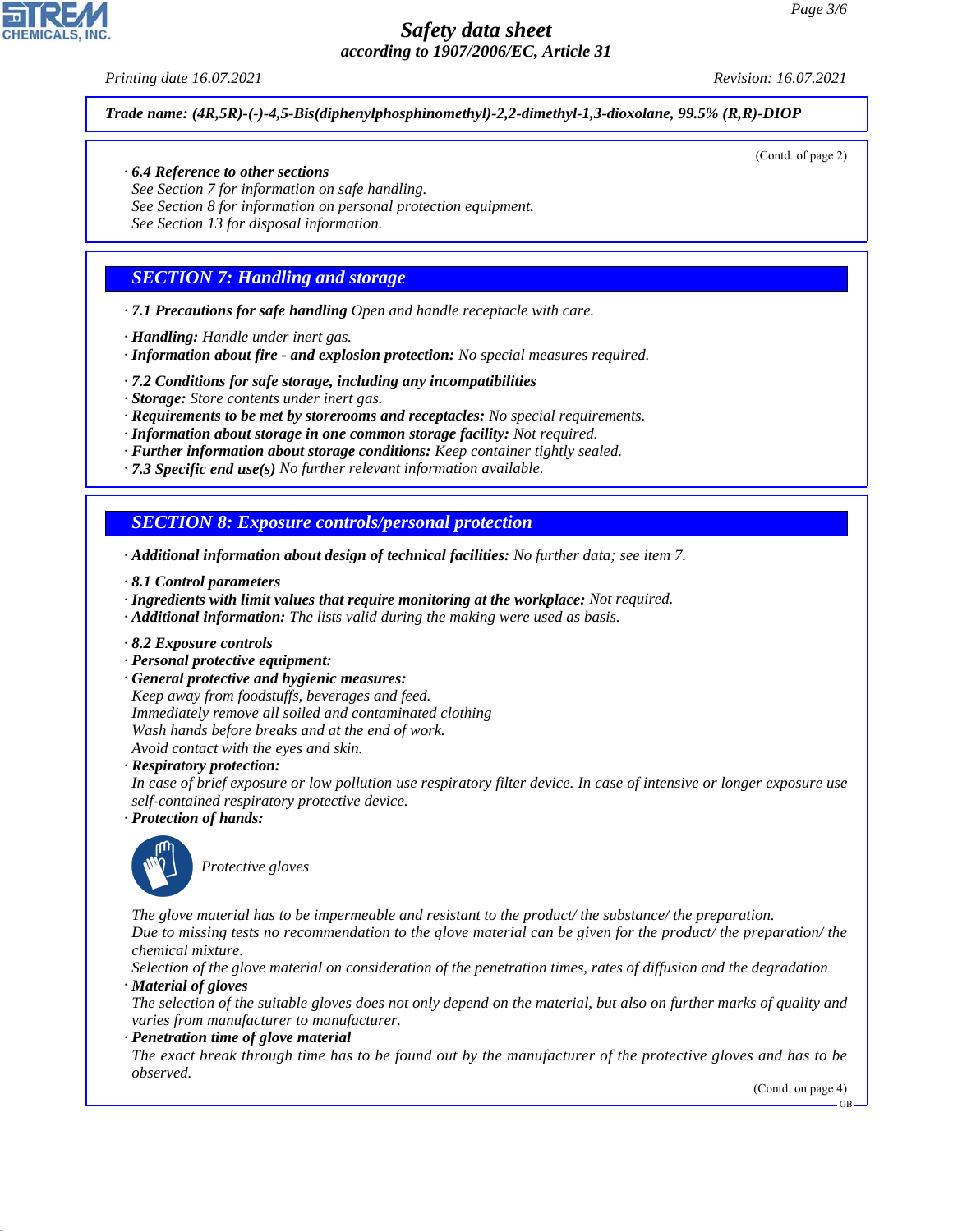*Printing date 16.07.2021 Revision: 16.07.2021*

CHEMICALS, INC.

| $\cdot$ Eye protection:                                                                   |                                               | (Contd. of page 3) |
|-------------------------------------------------------------------------------------------|-----------------------------------------------|--------------------|
|                                                                                           |                                               |                    |
| Tightly sealed goggles                                                                    |                                               |                    |
| · 9.1 Information on basic physical and chemical properties<br><b>General Information</b> |                                               |                    |
| $\cdot$ Appearance:                                                                       |                                               |                    |
| Form:                                                                                     | Powder                                        |                    |
| Colour:                                                                                   | White                                         |                    |
| $\cdot$ Odour:                                                                            | <b>Odourless</b>                              |                    |
| · Odour threshold:                                                                        | Not determined.                               |                    |
| $\cdot$ pH-value:                                                                         | Not applicable.                               |                    |
| Change in condition                                                                       |                                               |                    |
| Melting point/freezing point:                                                             | 87-91 $\degree$ C                             |                    |
| Initial boiling point and boiling range: Undetermined.                                    |                                               |                    |
| · Flash point:                                                                            | Not applicable.                               |                    |
| · Flammability (solid, gas):                                                              | Not determined.                               |                    |
| · Ignition temperature:                                                                   |                                               |                    |
| <b>Decomposition temperature:</b>                                                         | Not determined.                               |                    |
| · Auto-ignition temperature:                                                              | Not determined.                               |                    |
| · Explosive properties:                                                                   | Product does not present an explosion hazard. |                    |
| · Explosion limits:                                                                       |                                               |                    |
| Lower:                                                                                    | Not determined.                               |                    |
| <b>Upper:</b>                                                                             | Not determined.                               |                    |
| · Vapour pressure:                                                                        | Not applicable.                               |                    |
| $\cdot$ Density:                                                                          | Not determined.                               |                    |
| · Relative density                                                                        | Not determined.                               |                    |
| · Vapour density                                                                          | Not applicable.                               |                    |
| $\cdot$ Evaporation rate                                                                  | Not applicable.                               |                    |
| · Solubility in / Miscibility with                                                        |                                               |                    |
| water:                                                                                    | Insoluble.                                    |                    |
| · Partition coefficient: n-octanol/water:                                                 | Not determined.                               |                    |
| · Viscosity:                                                                              |                                               |                    |
| Dynamic:                                                                                  | Not applicable.                               |                    |
| Kinematic:                                                                                | Not applicable.                               |                    |
| · Solvent content:                                                                        |                                               |                    |
| Organic solvents:                                                                         | $0.0\%$                                       |                    |
| $VOC$ (EC)                                                                                | $0.00\,\%$                                    |                    |
| Solids content:                                                                           | 100.0%                                        |                    |
| .9.2 Other information                                                                    | No further relevant information available.    |                    |

# *SECTION 10: Stability and reactivity*

44.1.1

*· 10.1 Reactivity No further relevant information available.*

GB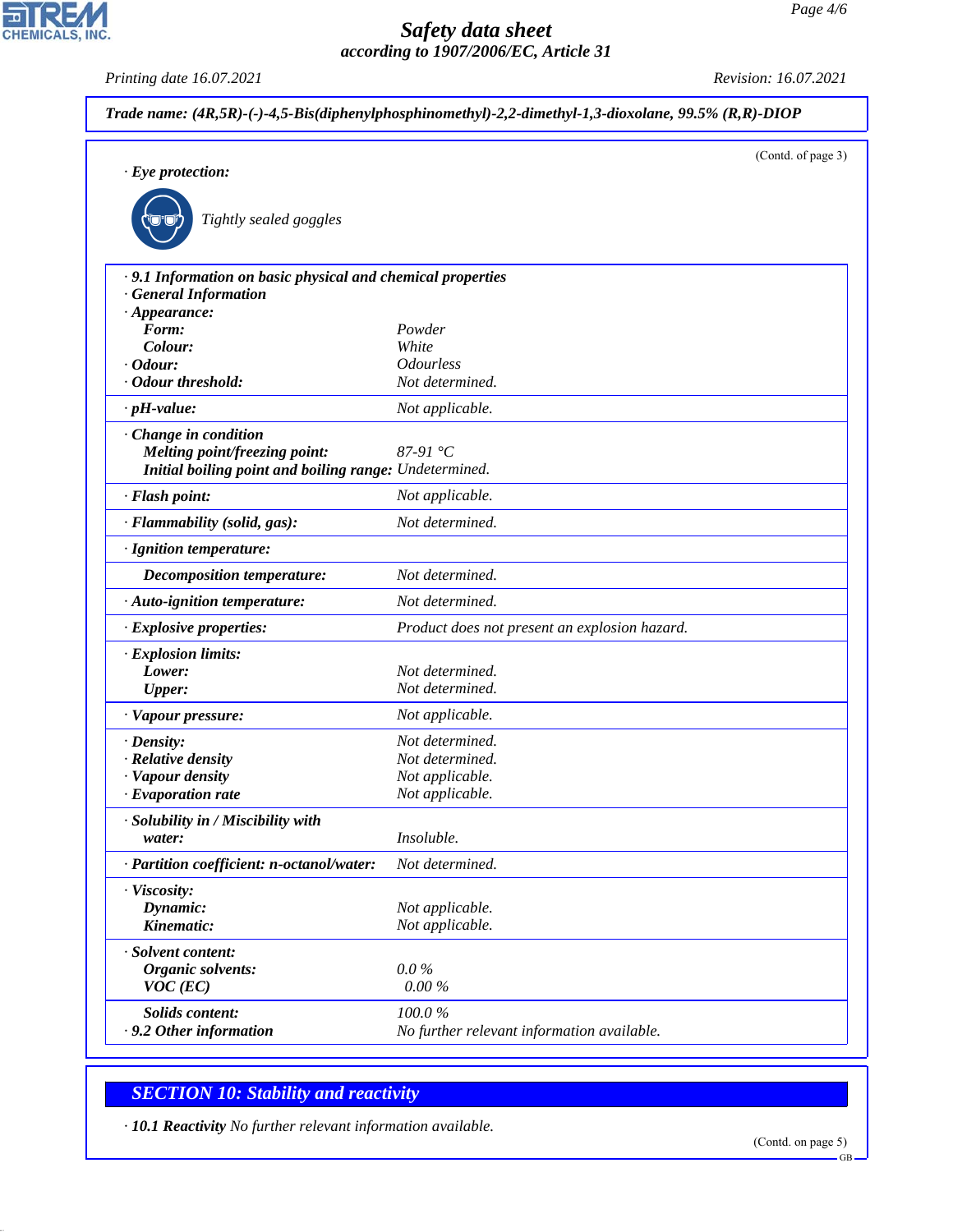*Printing date 16.07.2021 Revision: 16.07.2021*

(Contd. of page 4)

*Trade name: (4R,5R)-(-)-4,5-Bis(diphenylphosphinomethyl)-2,2-dimethyl-1,3-dioxolane, 99.5% (R,R)-DIOP*

- *· 10.2 Chemical stability*
- *· Thermal decomposition / conditions to be avoided: No decomposition if used according to specifications.*
- *· 10.3 Possibility of hazardous reactions No dangerous reactions known.*
- *· 10.4 Conditions to avoid No further relevant information available.*
- *· 10.5 Incompatible materials: No further relevant information available.*
- *· 10.6 Hazardous decomposition products: No dangerous decomposition products known.*

## *SECTION 11: Toxicological information*

- *· 11.1 Information on toxicological effects*
- *· Acute toxicity Based on available data, the classification criteria are not met.*
- *· Primary irritant effect:*
- *· Skin corrosion/irritation*
- *Causes skin irritation.*
- *· Serious eye damage/irritation*
- *Causes serious eye irritation.*
- *· Respiratory or skin sensitisation Based on available data, the classification criteria are not met.*
- *· CMR effects (carcinogenity, mutagenicity and toxicity for reproduction)*
- *· Germ cell mutagenicity Based on available data, the classification criteria are not met.*
- *· Carcinogenicity Based on available data, the classification criteria are not met.*
- *· Reproductive toxicity Based on available data, the classification criteria are not met.*
- *· STOT-single exposure*
- *May cause respiratory irritation.*
- *· STOT-repeated exposure Based on available data, the classification criteria are not met.*
- *· Aspiration hazard Based on available data, the classification criteria are not met.*

## *SECTION 12: Ecological information*

- *· 12.1 Toxicity*
- *· Aquatic toxicity: No further relevant information available.*
- *· 12.2 Persistence and degradability No further relevant information available.*
- *· 12.3 Bioaccumulative potential No further relevant information available.*
- *· 12.4 Mobility in soil No further relevant information available.*
- *· Additional ecological information:*
- *· General notes: Not known to be hazardous to water.*
- *· 12.5 Results of PBT and vPvB assessment*
- *· PBT: Not applicable.*
- *· vPvB: Not applicable.*
- *· 12.6 Other adverse effects No further relevant information available.*

### *SECTION 13: Disposal considerations*

- *· 13.1 Waste treatment methods*
- *· Recommendation*

44.1.1

*Must not be disposed together with household garbage. Do not allow product to reach sewage system.*

- *· Uncleaned packaging:*
- *· Recommendation: Disposal must be made according to official regulations.*

(Contd. on page 6)

GB